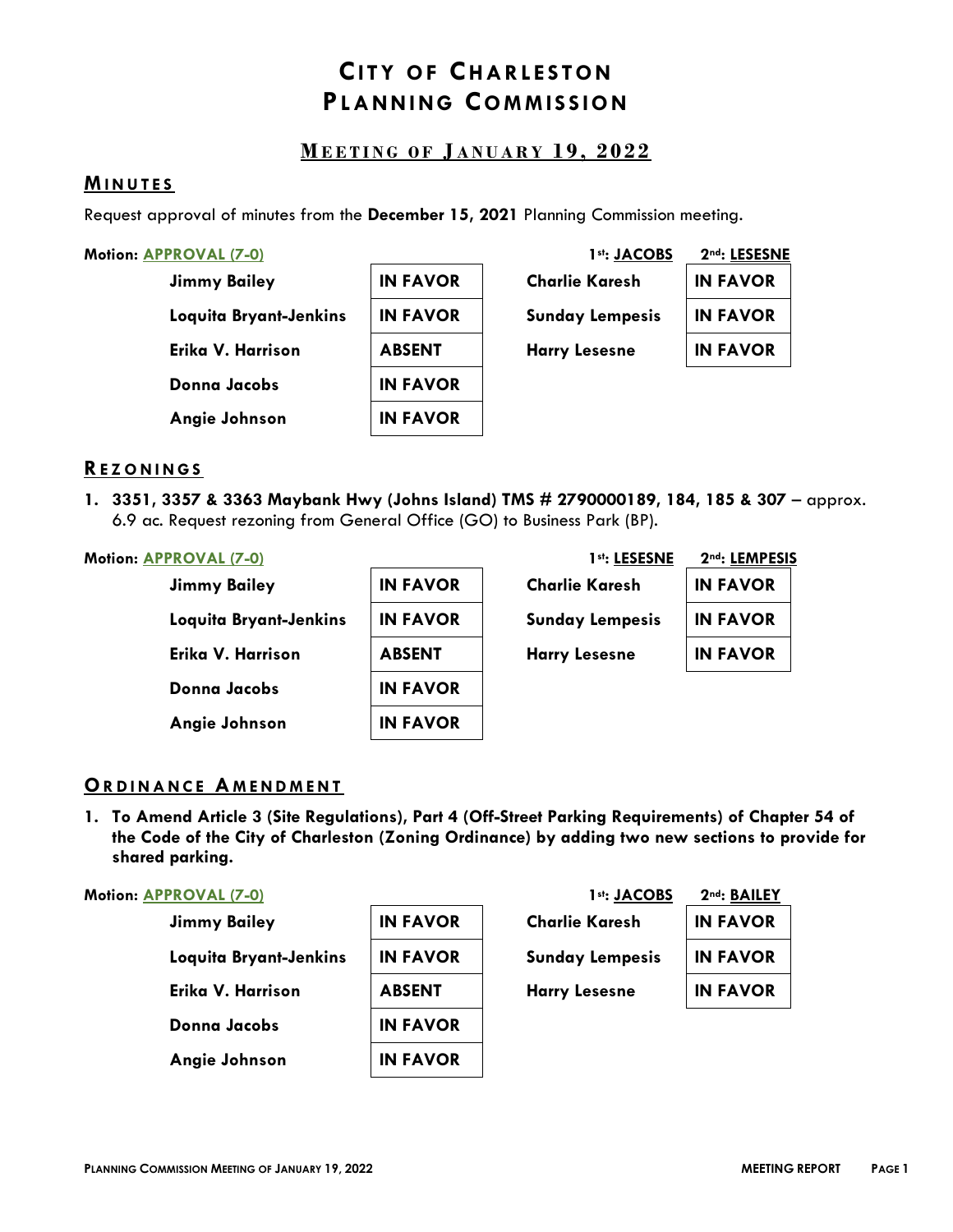**2. To amend Article 2 (Land Use Regulations), Part 4 (Accessory Uses) of Chapter 54 of the Code of the City of Charleston (Zoning Ordinance) to clarify certain allowed outdoor activities under Home Occupations.**

| Motion: APPROVAL (6-0) |                 | 1st: LEMPESIS          | 2nd: JACOBS     |
|------------------------|-----------------|------------------------|-----------------|
| <b>Jimmy Bailey</b>    | <b>ABSENT</b>   | Charlie Karesh         | <b>IN FAVOR</b> |
| Loquita Bryant-Jenkins | <b>IN FAVOR</b> | <b>Sunday Lempesis</b> | <b>IN FAVOR</b> |
| Erika V. Harrison      | <b>ABSENT</b>   | <b>Harry Lesesne</b>   | <b>IN FAVOR</b> |
| Donna Jacobs           | <b>IN FAVOR</b> |                        |                 |
| Angie Johnson          | <b>IN FAVOR</b> |                        |                 |

# **Z O N I N G**

**1. 2221 S Dallerton Circle (Sylcope - West Ashley) - TMS # 3100700059** – approx. 0.5 ac. Request zoning of Single-Family Residential (SR-1). Zoned Single-Family Residential (R-4) in Charleston County.

#### **Motion: APPROVAL (6-0) 1st: LESESNE 2nd: JOHNSON**

| Jimmy Bailey           | <b>ABSTAINED</b> | <b>Charlie Karesh</b>  | <b>IN FAVOR</b> |
|------------------------|------------------|------------------------|-----------------|
| Loquita Bryant-Jenkins | <b>IN FAVOR</b>  | <b>Sunday Lempesis</b> | <b>IN FAVOR</b> |
| Erika V. Harrison      | <b>ABSENT</b>    | <b>Harry Lesesne</b>   | <b>IN FAVOR</b> |
| Donna Jacobs           | <b>IN FAVOR</b>  |                        |                 |
| Angie Johnson          | <b>IN FAVOR</b>  |                        |                 |

**2. 2216 S Dallerton Circle (Sylcope - West Ashley) - TMS # 3100700044**– approx. 0.26 ac. Request zoning of Single-Family Residential (SR-1). Zoned Single-Family Residential (R-4) in Charleston County.

#### **Motion: APPROVAL (7-0)**

| <b>Jimmy Bailey</b>    | <b>IN FAVOR</b> | <b>Charlie Karesh</b>  | <b>IN FAVOR</b> |
|------------------------|-----------------|------------------------|-----------------|
| Loquita Bryant-Jenkins | <b>IN FAVOR</b> | <b>Sunday Lempesis</b> | <b>IN FAVOR</b> |
| Erika V. Harrison      | <b>ABSENT</b>   | <b>Harry Lesesne</b>   | <b>IN FAVOR</b> |
| <b>Donna Jacobs</b>    | <b>IN FAVOR</b> |                        |                 |
| Angie Johnson          | <b>IN FAVOR</b> |                        |                 |

| 1st: LESESNE         | 2nd: BRYANT-JENKINS |  |
|----------------------|---------------------|--|
| Charlie Karesh       | <b>IN FAVOR</b>     |  |
| Sunday Lempesis      | <b>IN FAVOR</b>     |  |
| <b>Harry Lesesne</b> | <b>IN FAVOR</b>     |  |
|                      |                     |  |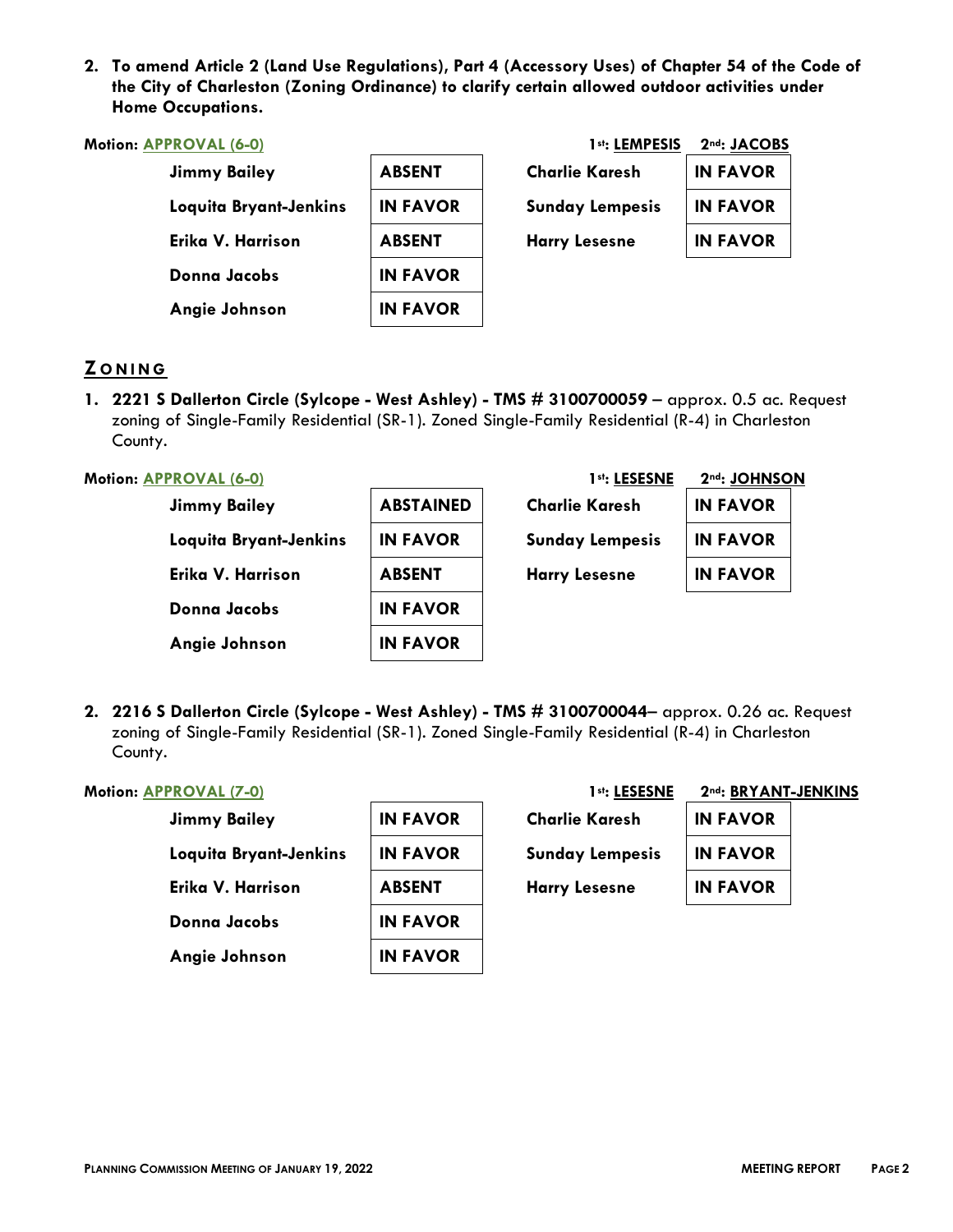**3. 1506 N Edgewater Dr (Edgewater Park - West Ashley) - TMS # 3490900026** – approx. 1.59 ac. Request zoning of Rural Residential (RR-1). Zoned Single-Family Residential (R-4) in Charleston County.

| <b>Motion: APPROVAL (7-0)</b> |                 | 1st: JACOBS            | 2nd: JOHNSON    |  |
|-------------------------------|-----------------|------------------------|-----------------|--|
| <b>Jimmy Bailey</b>           | <b>IN FAVOR</b> | <b>Charlie Karesh</b>  | <b>IN FAVOR</b> |  |
| Loquita Bryant-Jenkins        | <b>IN FAVOR</b> | <b>Sunday Lempesis</b> | <b>IN FAVOR</b> |  |
| Erika V. Harrison             | <b>ABSENT</b>   | <b>Harry Lesesne</b>   | <b>IN FAVOR</b> |  |
| <b>Donna Jacobs</b>           | <b>IN FAVOR</b> |                        |                 |  |
| Angie Johnson                 | <b>IN FAVOR</b> |                        |                 |  |
|                               |                 |                        |                 |  |

**4. 30, 32 & 34 Wedgepark Rd, 43 & 49 Lolandra Ave (Carolina Terrace – West Ashley) – TMS # 4181300254-256, 260 & 262** – approx. 0.99 ac. Request zoning of Single-Family Residential (SR-2) for properties fronting Wedgepark Rd and Single-Family Residential (SR-1) for properties fronting Lolandra Ave. Zoned Single-Family Residential (R-4) in Charleston County.

| <b>IN FAVOR</b> |                                                                         |
|-----------------|-------------------------------------------------------------------------|
| <b>IN FAVOR</b> |                                                                         |
| <b>IN FAVOR</b> |                                                                         |
|                 |                                                                         |
|                 |                                                                         |
|                 | <b>Charlie Karesh</b><br><b>Sunday Lempesis</b><br><b>Harry Lesesne</b> |

**5. 2319 Lazy River Dr (Parkdale – West Ashley) – TMS # 3101400014** – approx. 0.62 ac. Request zoning of Rural Residential (RR-1). Zoned Single-Family Residential (R-4) in Charleston County.

#### **Motion: APPROVAL (7-0)**

| <b>Jimmy Bailey</b>    | <b>IN FAVOR</b> | <b>Charlie Karesh</b>  | <b>IN FAVOR</b> |
|------------------------|-----------------|------------------------|-----------------|
| Loquita Bryant-Jenkins | <b>IN FAVOR</b> | <b>Sunday Lempesis</b> | <b>IN FAVOR</b> |
| Erika V. Harrison      | <b>ABSENT</b>   | <b>Harry Lesesne</b>   | <b>IN FAVOR</b> |
| <b>Donna Jacobs</b>    | <b>IN FAVOR</b> |                        |                 |
| Angie Johnson          | <b>IN FAVOR</b> |                        |                 |

| 1st: LESESNE           | 2nd: BAILEY     |  |
|------------------------|-----------------|--|
| <b>Charlie Karesh</b>  | <b>IN FAVOR</b> |  |
| <b>Sunday Lempesis</b> | <b>IN FAVOR</b> |  |
| <b>Harry Lesesne</b>   | <b>IN FAVOR</b> |  |
|                        |                 |  |